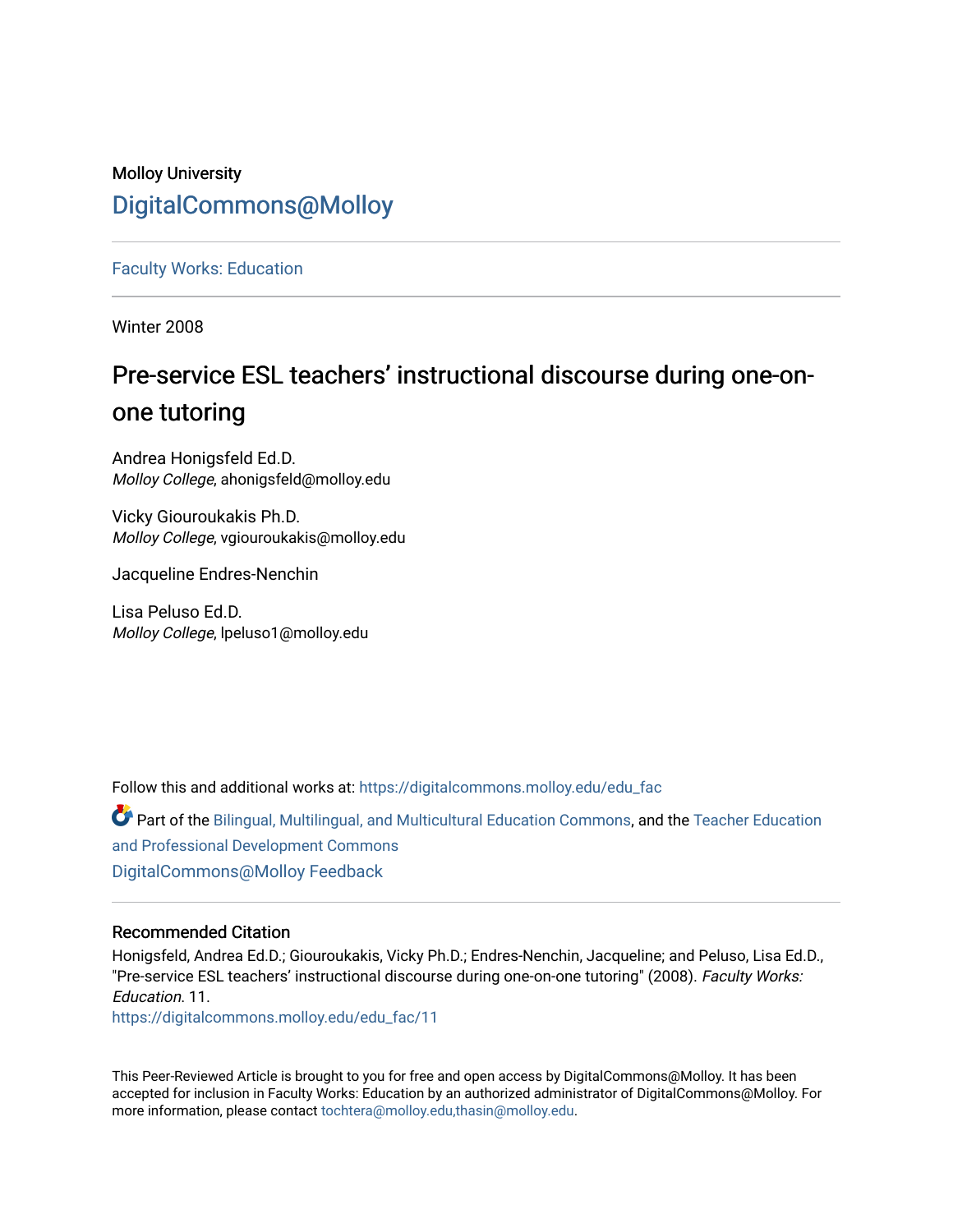# **Pre-service ESL teachers' instructional discourse during one-on-one tutoring**

*Vicky Giouroukakis, Andrea Honigsfeld, Jacqueline Endres-Nenchin and Lisa Peluso*

# **Introduction**

Teacher discourse or teacher talk is the form of discourse that teachers use when instructing their students. Chaudron (1983) described teacher talk as a particular form of speech used by teachers to instruct their students through language that is clear and explicit. He compared teachers' speech and native speakers' speech to nonnative speakers in settings outside the classroom (also called foreigner talk), explaining that differences exist but are not sufficiently systematic or distinct to make teacher talk a 'special sociolinguistic domain' (Chaudron 1988: 55): 'It appears that the adjustments in teacher speech to nonnativespeaking learners serve the temporary purpose of maintaining communication – clarifying information and eliciting learners' responses – and do not identify the interaction as an entirely different social situation' (Chaudron 1988: 55). Osborne (1999) noted that teachers' speech when directed towards students is 'shorter, simpler, and more carefully pronounced than typical speech' (Osborne 1999: 12).

Although pre-service ESL teachers are exposed to the linguistic, cognitive, affective, cultural, social, and instructional factors contributing to variations in language acquisition among English language learners through their coursework, emerging teachers also need first-hand experience with researching, critiquing, and, above all, practising effective instructional techniques and strategies. Good teacher education programmes include many opportunities for the practical application of theoretical knowledge. At Molloy College, the service-learning experience in the form of an extensive tutoring project offers such an opportunity.

The purpose of this research project was to investigate the characteristics of pre-service ESL teachers' instructional discourse during their oneon-one tutoring of English Language Learners (ELLs). In reviewing the data, we wanted not only to look at the professional growth of the preservice teachers and the language development of their ESL students but also to evaluate the teachers' use of language in the exchange. Through the study of their discourse, we hoped to discover if the pre-service teachers were

employing appropriate modifications for ESL students on the phonological, morphological, syntactical, and discourse levels, using Craig Chaudron's (1988) typology of teacher talk. We also wanted to explore how the tutoring project, which required pre-service teachers to keep a journal and reflect upon their tutoring experiences, helped the participants monitor their language input in order to make content more comprehensible for their ELLs.

Specifically, this study attempted to answer three research questions: (a) Do teachers intuitively make modifications to their language input during their one-on-one tutoring of ELLs? (b) If teachers do make modifications, are they appropriate modifications on the phonological, morphological, syntactical, and discourse levels in Chaudron's framework of teacher talk? (c) Does the tutoring project help pre-service teachers monitor their language input in order to make content more comprehensible for their ELLs?

# **Methodology**

# *The research context: ELL tutoring*

The ELL tutoring project was an integral part of a core TESOL course required by all TESOL majors to be completed in the initial phase of their teacher preparation programme. The course, 'Second Language Acquisition and TESOL' serves as an introduction to English as a second language teaching and learning. It provides the course participants with (a) a comprehensive overview of the theoretical foundation of second language acquisition (SLA) and TESOL and (b) practical methodologies, approaches, and techniques necessary for the effective instruction of ELLs.

Course participants explore historical perspectives of second language learning research and the development of various language teaching approaches. They examine the similarities and differences between first and second language acquisition as well as several approaches and perspectives of second language teaching. The linguistic, cognitive, affective, cultural, social, and instructional factors contributing to variations in language acquisition among ELLs are also considered. Course participants practise effective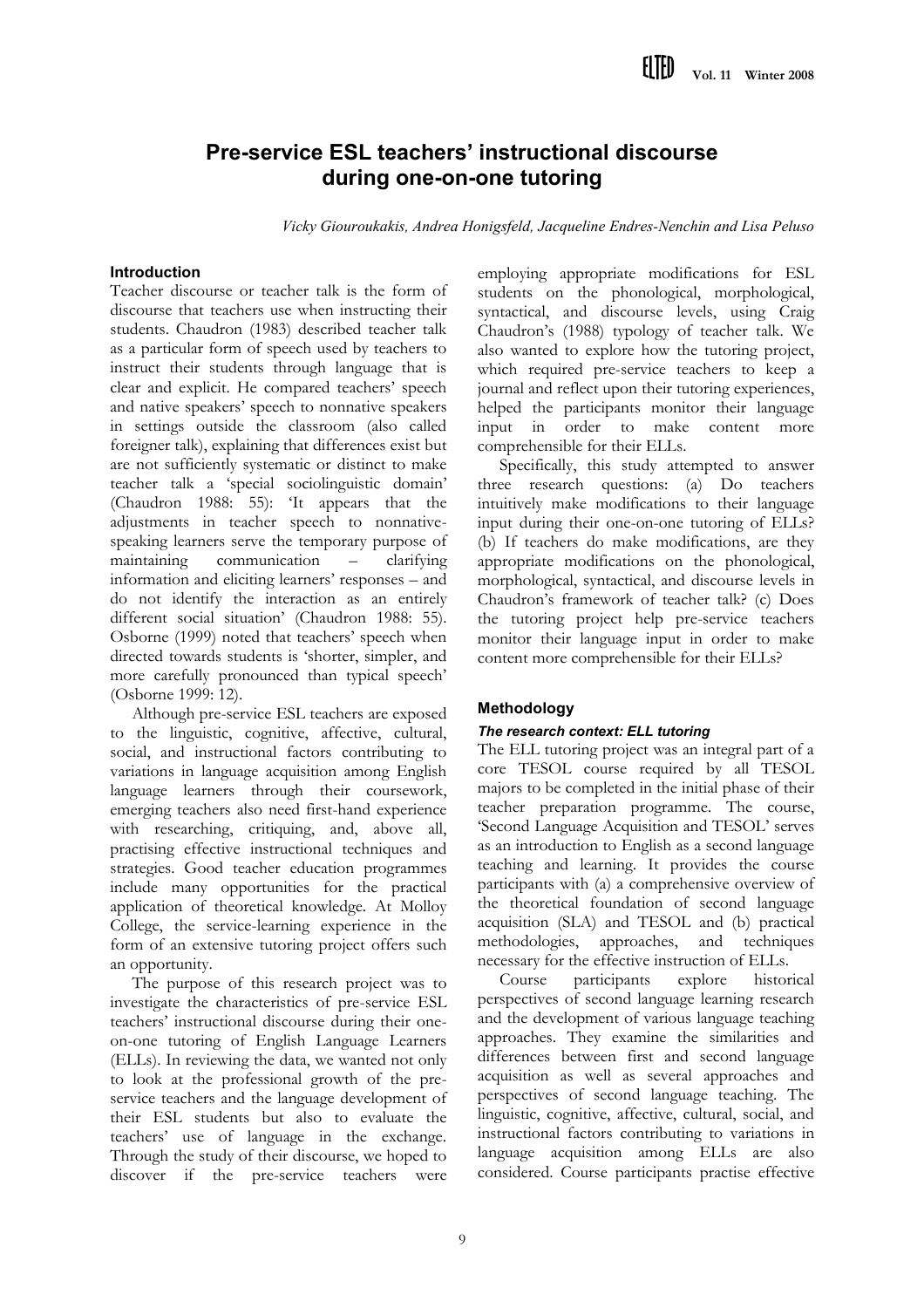instructional techniques and strategies and classroom management techniques, and review and critically analyse instructional resources.

# *The tutoring project*

The tutoring project required pre-service teachers to tutor an ELL for eight full hours during the semester and tape record the sessions. The option was given to course participants to use long-hand if the tutoring circumstances did not permit audio taping. Two used this option and submitted their handwritten record. The pre-service teachers kept a journal reflecting on the tutoring process, activities, students' responses, and progress. The reflective journal was submitted in two parts, at mid-semester and at the end of the semester.

The purpose of the tutoring project was threefold: (a) to offer an initial field experience to pre-service ESL teachers as they enter the teaching profession, (b) to allow course participants to make meaningful connections between theory and practice, and (c) to contribute to the community of ELLs by integrating teacher preparation course work with community service.

The class sessions consisted of instruction on second language acquisition theory and practice and TESOL, discussions on the course content, group discussion sessions on the tutoring experience, instructor feedback and ongoing support of the tutoring project, and student presentations of language-teaching models. In addition to the tutoring project, the course assignments include (a) a philosophy paper, (b) a language teaching model presentation, and (c) a critique of an ESL teacher's instruction.

# *The tutors*

The first author was awarded an institutional grant to analyse her course participants' teacher discourse as revealed by a required tutoring project. The tutors were 15 pre-service teachers who were enrolled in the Master's in TESOL Education programme and sought New York State TESOL Certification. They were at different points of the teacher education programme, but all had taken at least one other TESOL course before. They were asked to find their tutees in their particular school or social contexts. Service sites were on Long Island, New York. However, they were also provided with the contact information for schools and educational centres in the community where they could volunteer, if necessary. The goal of the tutoring was to (a) develop students' English language skills and/or (b) provide students with support in classroom and homework assignments, and reinforce and

extend content knowledge in the areas of English, mathematics, social studies, and science.

## *The tutees*

The tutees were English Language Learners who ranged in age and educational level. The youngest students were elementary-aged who had been in the U.S. for at least one year. The oldest student was a 74-year-old retiree from Argentina who had a functional knowledge of English but had never received formal English language instruction. Most tutees were school- aged recent arrivals to the United States who received the tutoring interventions as an after-chool activity.

# *Data sources and data analysis procedures*

We utilized a qualitative approach to data collection and analysis. Data sources included participants' audio-taped and transcribed tutoring sessions, tutoring journals, course assignments, instructors' field notes, and individual and focus group interviews.

To ensure research validity and reliability, two researchers and two research assistants were involved in reviewing and/or coding all qualitative data. Each tape-recorded tutoring session was analysed independently for probable congruence and incongruence with Chaudron's (1988) typology of teacher talk. We systematically identified and matched each tutors' verbalizations to categories and subcategories established by Chaudron. The qualitative data analysis methodologies used included both topic coding and analytic coding, first to recognize all types of occurrences of teacher discourse and next to question the data and the emerging categories. We also examined the data for any additional emergent categories of teacher discourse to be able to expand upon Chaudron's framework. A narrative analysis matrix was created to reveal congruent and incongruent patterns of teacher discourse as compared to Chaudron's framework. The coding process allowed for the emergence of Chaudron's categories and subcategories as well as new ones unique to this study.

# **Results**

Two strands of findings emerged from the taperecorded tutoring sessions. First, pre-service teachers' instructional discourse was congruent with Chaudron's (1988) framework of teacher talk, and second, pre-service teachers intuitively utilized additional modifications to their language input. The areas of phonology, morphology, syntax, and discourse were each analysed separately. Detailed findings related to discourse are presented in the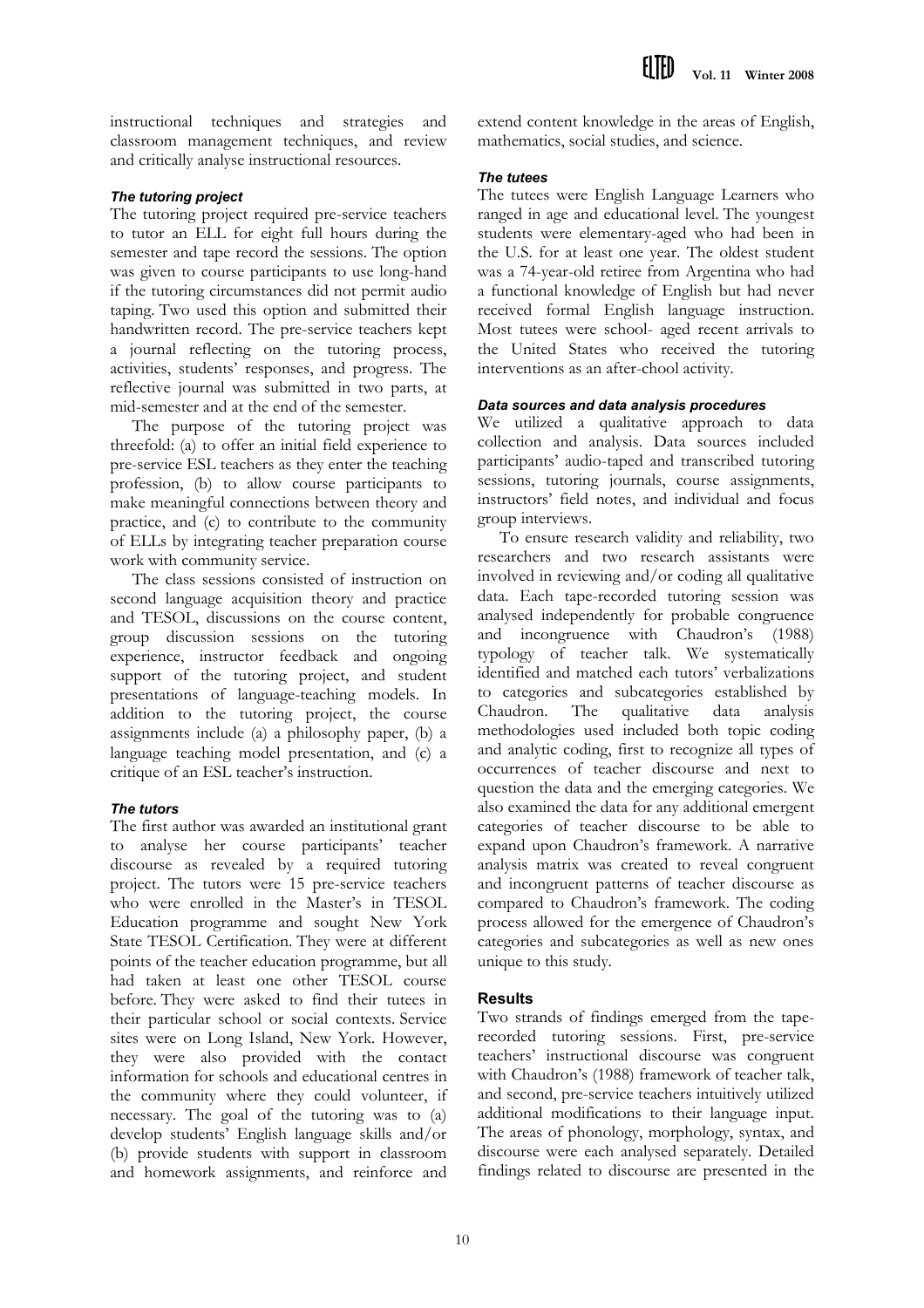appendix, whereas representative examples of the findings for other linguistic areas are presented below. Quotes from tutors are given in parentheses.

#### *Instructional discourse to validate Chaudron's framework*

#### *1. Phonological modifications*

Tutors made phonological modifications that included (a) exaggerated articulation, (b) pauses, (c) slower rate of speech, (d) less reduction of vowels and consonant clusters, and (e) louder delivery.

Approximately 80% of tutors utilised exaggerated articulation to help tutees pronounce familiar but especially new words. Many told their tutees where the tongue is placed when pronouncing certain words, but particularly words with the *th* cluster. 30% of tutors utilised extended pauses when communicating directions on how to complete a task. They also paused to allow tutees time to write down information/responses ('food [pause] processor', 'around [pause] the corner [pause] from'). Tutors gave tutees time to carry out tasks and formulate answers. For example, one tutor read aloud directions to an internet-based task, used pauses when explaining the task, and then allowed the tutee to complete the task.

Slower rate of speech was used by about 80% of tutors while reading with or to the tutees and during modelling ('rolling…pin'). Slower rate of speech occurred especially when using formal academic language (CALP). Less reduction of vowels and consonant clusters was observed in the speech of more than 50% of the tutors as they modelled pronunciation for their tutees ('When you say that word, what does it sound like at the end? ELL: [wash**t]** T: 'Yeah, it has that *t* sound, that *t*.'). Tutors used less reduction of vowels and consonant clusters when clarifying instruction or upon observing the tutees' lack of comprehension. One third of the tutors used louder delivery to teach pronunciation and when exclaiming ('Not " $A$ " – "E"!', 'Good job!', 'Yes, I do!'). Louder delivery was also employed when giving instructions or explaining a task, asking questions, stressing particular words or sounds, and introducing new vocabulary.

# *2. Morphological modifications*

In terms of morphological modifications, tutors used more basic vocabulary to facilitate tutees' comprehension of content. Specifically, approximately 70% of tutors used more basic vocabulary or synonyms to assist their tutees with comprehension (Example: 'chubby- a little fat'). About 20% of tutors did comprehension checks

('moon- la luna', 'yard- jardin', 'How do you say it [iron] in Farsi?'), sometimes through use of the tutees' L1 to ensure that they had an understanding of the content.

# *3. Syntactical modifications*

Modifications in syntax included (a) fewer subordinate clauses, (b) shorter utterances, (c) higher proportion of simple present, and (d) higher proportion of well-formed sentences.

The majority of the tutors, about 90%, rarely used subordination when describing and explaining tasks. ('I have 6 sentences here that you wrote. I tried to make them similar to the story you told me. Please read them'.). Subordinate clauses were rarely used when providing examples to support instruction. The level of the tutees was also a factor in the tutors' decision to use more complex clauses. There was little subordination in cases where the tutees were on the beginner level. Short utterances made up most of the tutors' discourse.

Over half of the tutors, 70%, regularly used short utterances and coordination ('The object of the game is to make matches, and you know how to make matches'. 'How are you?', 'Where are you from?', 'No other countries? Only Turkey and Iran?'). They also tended to use shorter utterances when trying to focus their tutees on the task at hand. Simple present is the tense used most frequently and commonly in the discourse of 90% of the tutors ('The stove is where you make soup or boil water'.). The simple present was used when tutors clarified concepts for tutees and during formal instruction. Approximately 70% of the tutors' discourse was characterized by a higher proportion of well-formed sentences ('What is Thanksgiving?', 'Do you remember what we call these words?').

# *4. Discourse modifications*

Tutors' discourse was characterized by (a) firstperson reference, (b) teacher-initiated moves, (c) conversational frames, and (d) more selfrepetitions.

Approximately 60% of tutors used first-person reference. However, there was a greater incidence of first person plural, for instance, when prefacing the activity involved ('Today we will be reading another article from the *New York Times*'.). It was evident that as sessions progressed and tutors became more comfortable in their roles and as they got to know their tutees better, they used the first person more and shared personal anecdotes from their lives. The tutors' discourse included teacher-initiated moves. The majority of these initiations involved either questioning and/or was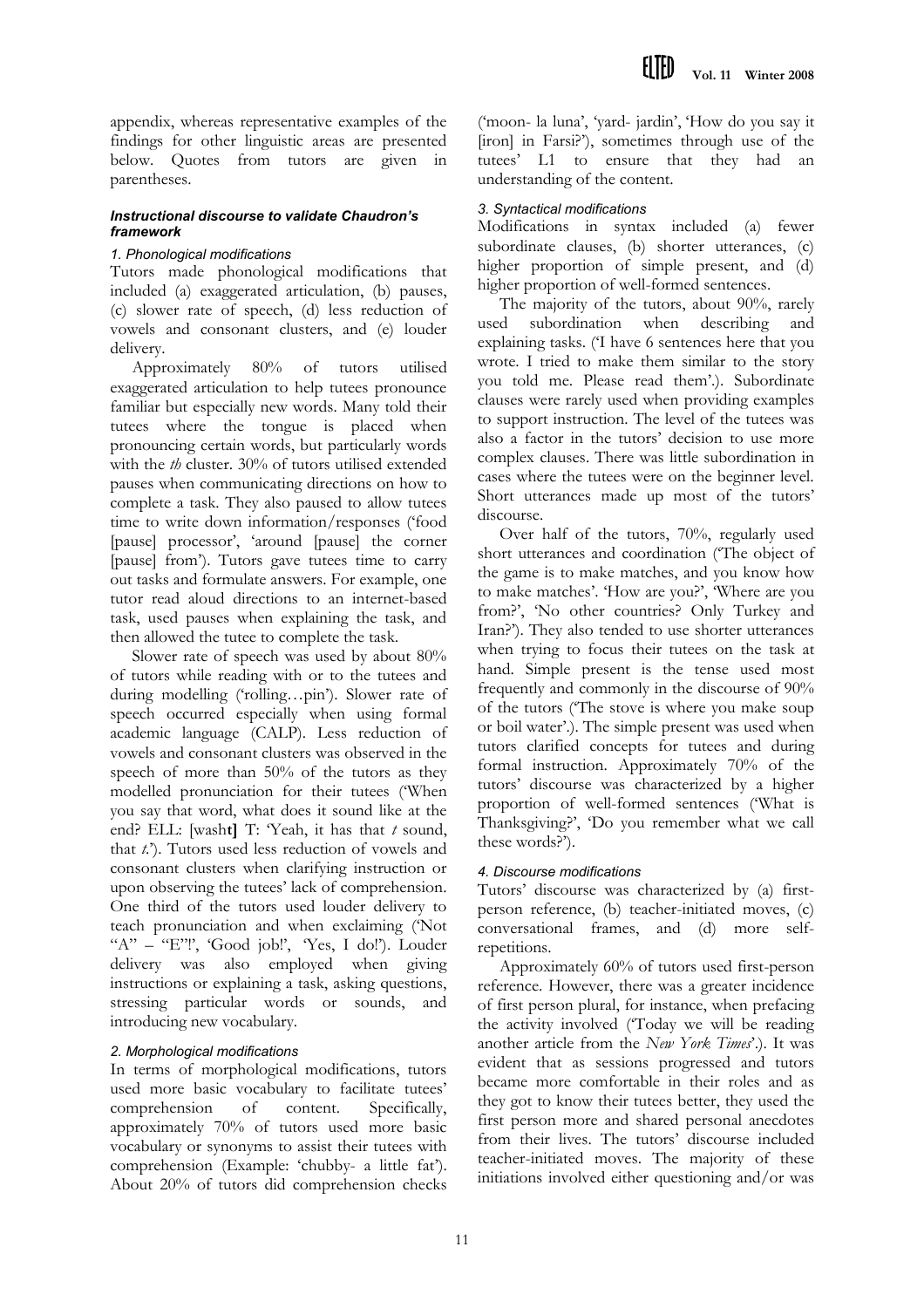instructionally focused ('Can you repeat it again?', 'Write it in your book'.). About 1/3 of moves were of an affective nature ('You need a break? You need a stretch?').

About 80% of the tutors used conversation to discuss content and use alternative examples to support instruction. For example, one teacher compared numbers with people's ages to teach the concept of greater than and less than. More conversational frames were used in the first session as tutors tried to get to know their tutees ('How old are you?', 'Where do you live?', 'How about . . . ?'). Self-repetition was used in the discourse of 80% of tutors. Tutors repeated themselves in order to teach or reinforce pronunciation and to assist in comprehension. In many cases, repetition continued until tutees gave the correct response or indicated comprehension. ['Eleven take away one equals \_\_\_\_\_\_?' (repeated 3x), 'Read this paragraph. Read… Read… read for me'.].

# *Beyond Chaudron's framework*

#### *Patterns of teacher discourse facilitating student learning*

In addition to Chaudron's (1988) framework, we observed that over 60% of the tutors used some form of praise ('Excellent!', 'Good job!', 'Very nice!', 'I'm very proud of you!'). One tutor frequently acknowledged when the tutee pronounced difficult words successfully. We have noted that over 60% of our tutors used the tutees' native language (L1) either for vocabulary explanation or clarification purposes.

#### *Patterns of teacher discourse potentially inhibiting student learning*

Several tutors were observed interrupting their tutees when they either mispronounced or hesitated to pronounce a word. Teacher interruptions could potentially impede a student's learning.

#### *The effects of the tutoring project on teacher discourse*

Additional findings evident from the tutoring journals, course documents, and individual and focus group interviews confirmed that the tutoring project allowed tutors to become aware of their language input and to modify it in order to offer an authentic and meaningful learning experience for their tutees. Tutors were required to analyse what happened during the tutoring sessions and write about what worked, what did not work, and why. Even though the tutoring project did not require them to focus on their language input specifically, reflecting on their tutoring experiences

helped them gain an awareness of their language and its effects on learners. Their level of awareness of their language input increased as observed in the followed tutoring journal:

K. and I worked on pronouncing words and identifying their meaning. I noticed that she had difficulty pronouncing words like *tree*, *three*, and *slept*. I would say the words very slowly then K. would repeat them but I would slow her down, so that she could articulate each syllable in the word we were pronouncing. Eventually we would say the word together and I would have her look at my mouth. We even tried using a small mirror so K. was able to see where to position her tongue when enunciating the word. K. was amazed by using the mirror because it gave her a guide on how and where to position her tongue.

The tutor in the example above demonstrated more explicit attention to the tutee's specific phonological difficulties, initially just pronouncing words, then slowing down the student's speech, pronouncing the words together, and finally using the mirror.

The next two representative quotes from tutoring journals indicate that tutors valued the tutoring project, which gave them the opportunity to reflect on their language input:

I feel that I benefited a great deal from the experience. I know that I have to work on my questioning techniques and be more careful not to provide answers too quickly.

I feel that my overall tutoring experience was very beneficial because it was my first ESL experience and it made me aware of how it is to teach an ESL learner. My [student] also benefited by accentuating words with *th* and *s* and it was rewarding.

Most tutors reflected on the experience in terms of the ways the tutoring allowed them to grow as reflective ESL practitioners.

# **Discussion**

Despite no formal explicit instruction, preservice ESL teachers used modified input in their tutoring projects. The quantity and quality of modified input varied depending on four linguistic areas: phonology, morphology, syntax, and discourse. The discourse patterns observed in this study both reinforced and validated the model of teacher talk presented by Chaudron (1988) two decades ago and extended it into new subcategories. The findings that emerged were congruent with Chaudron's framework and indicated that the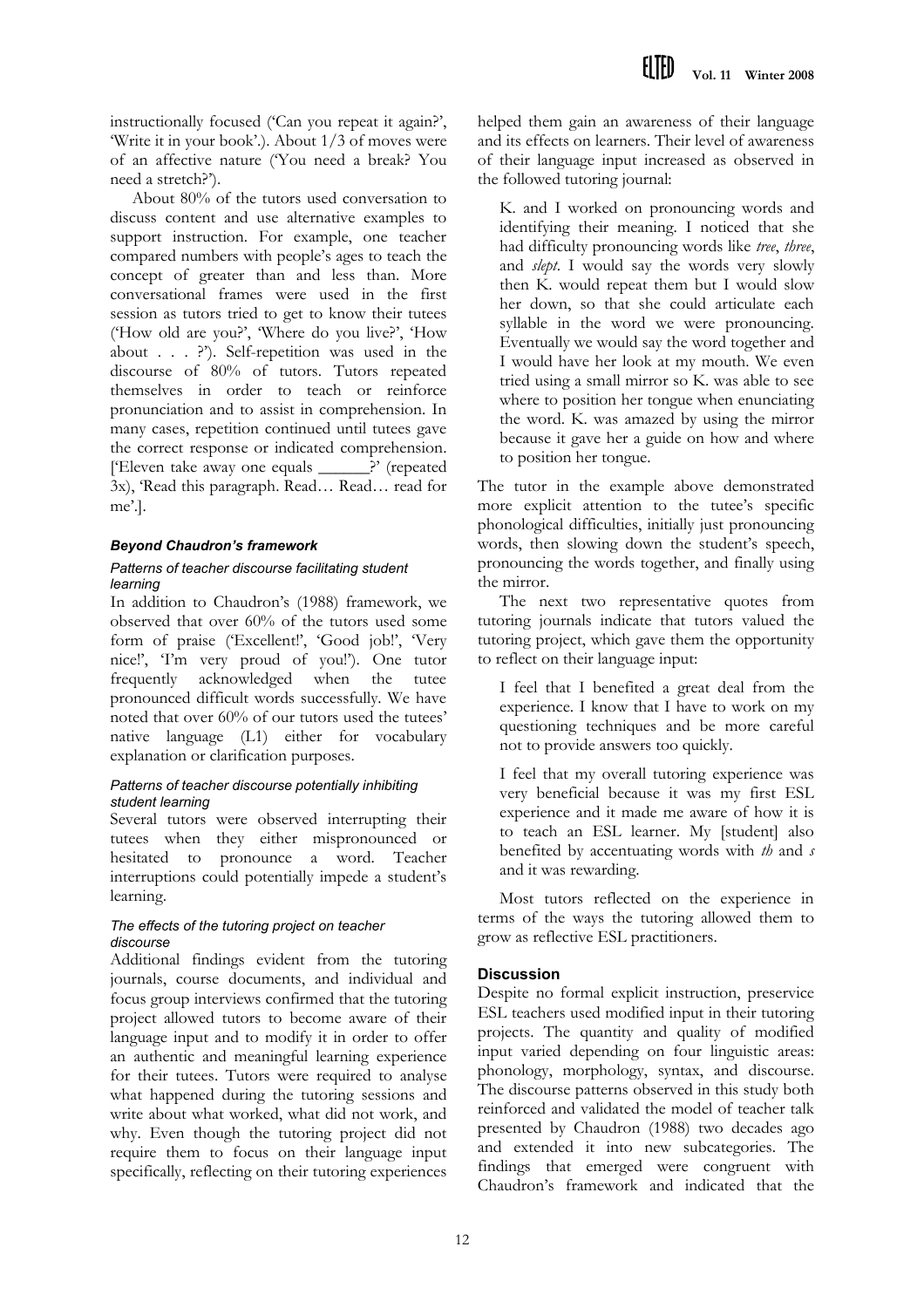tutors made appropriate modifications in their talk to enhance their students' comprehension and develop their English language learning skills.

Specifically, the tutors made phonological modifications that included exaggerated articulation, pauses, slower rate of speech, less reduction of vowels and consonant clusters, and louder delivery. In terms of morphological modifications, tutors used more basic vocabulary to facilitate students' comprehension of content. Modifications in syntax included fewer subordinate clauses, shorter utterances, higher proportion of simple present, and higher proportion of well-formed sentences. Tutors' discourse was characterized by more first-person reference, teacher-initiated moves, conversational frames, and more self-repetitions.

In addition to the findings consistent with Chaudron's model on discourse, tutors also made further modifications, used praise and the students' L1 to explain and clarify concepts. The discourse characteristics found, such as teacher modelling, repetition, and explanation/clarification are considered supportive of teacher talk (Yedlin 2004; Veque 2005; 2006).

As is evidenced in the study, the pre-service teachers did not always use the best discourse options, and not all of them modified their input as needed. For example, because of over-eagerness and lack of teaching experience, several tutors allowed their teacher talk to dominate the sessions. This has traditionally been the case in most classrooms (Piper 2006). Rather than waiting for learner output, tutors sometimes provided answers on behalf of their tutees, not giving them the opportunity to formulate their responses both cognitively and linguistically.

The tutoring project influenced pre-service teachers in a positive way in that it gave them the opportunity to develop the language skills of their ELLs and, in turn, their own metalinguistic awareness needed for growth as reflective practitioners. Despite the fact the project did not require the tutors to reflect on their language use specifically, it nevertheless gave them the opportunity to examine how their input was affecting their learners. Based on our findings, we firmly believe that future ESL teachers should be given the opportunity to develop metalinguistic awareness of their own language input in order to enhance language intake for their students. We concur with those who suggest that the use of teacher discourse should not be left to intuition and chance alone; rather, teacher training programmes should, as Walsh (2002) noted, make changes that assist future teachers in learning the

most effective ways to interact with students, thereby helping them to negotiate meaning and offering them the learning opportunities they need. This would mean offering assignments which require trainee teachers to examine their language input specifically and its effects on their learners.

We suggest that modified input does not occur by happenstance, but rather, by the conscious decisions that teachers make to promote learning (Forsyth et al. 1998). Therefore, teacher training should include explicit instruction in appropriate teacher talk. Modified input should be made more accessible to all language classrooms to facilitate literacy development (Dickinson & Tabors 2001). It is important for teachers to examine their own language input by audio- or video-taping lessons for self-critique and for teacher training programmes to provide guidance for teacher talk, interaction, and learning opportunities (Walsh 2002). Therefore, we propose providing explicit instruction on appropriate teacher discourse during one-on-one tutoring and encouraging preservice teachers to analyse their own discourse. This way, they can begin to learn to monitor their use of language to optimize their ELLs' language learning experiences.

# **References**

- **Chaudron, C.** 1983. 'Foreigner talk in the classroom: An aid to learning?' In H. Seliger & M. H. Long (eds), *Classroom-Oriented Research in Second Language Acquisition*. Rowley, MA: Newbury House.
- **Chaudron, C.** 1988. *Second Language Classrooms: Research on Teaching and Learning.* Cambridge: Cambridge University Press.
- **Dickinson, D. K. & P. O. Tabors**. 2001. *Beginning Literacy with Language: Young Children Learning at Home and School*. Baltimore, MD: Brookes Publishing Company.
- **Forsyth, S., R. Forbes, S. Scheitler & M. Schwade.** 1998. 'Talk during one-on-one interactions'. *Primary Voices K–6* 7/1: 9–15.
- **Osborne, D.** 1999. 'Teacher-talk: A sociolinguistic variable'. *Forum* 37/2: 10–15.
- **Piper, T.** 2006*. Language and Learning: The Home and School Years* (4th ed.). Boston: Prentice Hall.
- **Veque, C.** 2005. 'Teacher talk in the immersion classroom'. *Babel* 40/2: 10–15, 37–38.
- **Veque, C.** 2006. 'Maximising target language use'. *Babel 41/*2: 10–17.
- **Walsh, S.** 2002. 'Construction or obstruction: Teacher talk and learner involvement in the EFL classroom'. *Language Teaching Research* 6/1: 3–23.
- Yedlin, J. 2004. 'Teacher talk: Enabling ELLs to 'grab on' and climb high'*.* Available:

http://www.mascd.org/publications/Perspectives/yedlin .htm. (Retrieved: July 1, 2007).